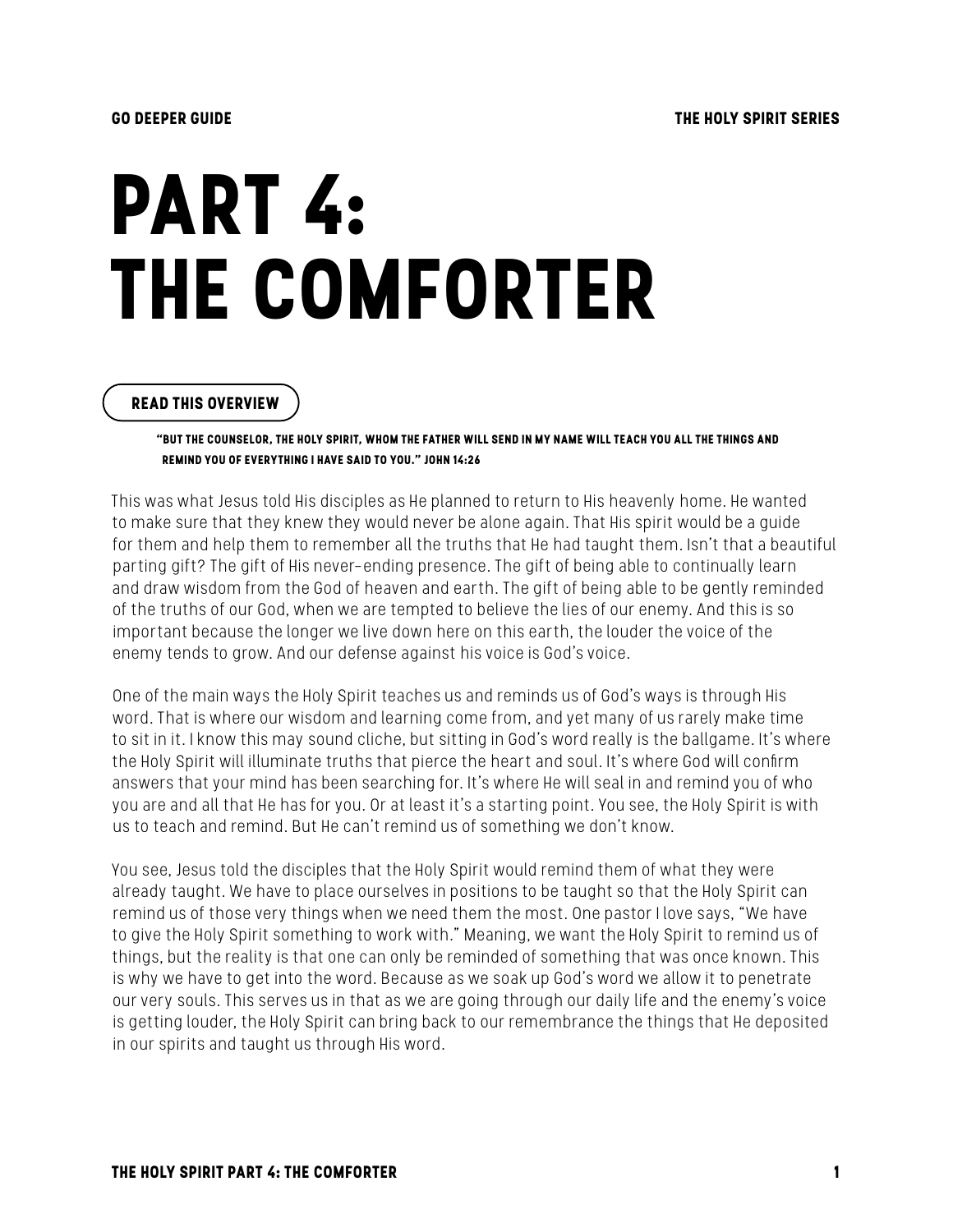Friends, this is how we fight. This is how we thrive down here in a culture that is determined to breed lies into the very fabric of our identities. We arm ourselves with the truth of His word and submit ourselves to the voice of His Holy Spirit, trusting that He will speak and remind us exactly as we need Him to.

So how do we actually arm ourselves with truth? Well, let's talk about some practical steps we can take this week!

# **PREPARE WITH SOLITUDE, SILENCE, AND PRAYER**

#### **5-10 MINS**

To prepare our hearts for what the Holy Spirit wants to do in us during this time, we'll need to be intentional about 3 postures that we'll revisit each week throughout this series. Solitude, silence, and restful prayer. Let's unpack that really quick.

Henry Nouwen says, "Solitude is the furnace of transformation. Without solitude, we remain victims of our society and continue to be entangled in the illusions of the false self." So the idea here is that the spiritual life can't grow without normalizing "aloneness." So each week, set apart a time and a place, away from people and things, to be with the Holy Spirit and Him alone.

Next is silence as a posture. Nouwen says that silence completes and intensifies solitude. Why? Because we live in a busy, noisy world, under a non-stop assault of words. In order for our spiritual lives to emerge in the midst of the chaos, we need to normalize "listening." So each week, insert a 3-5 minute pause before you move to the next step, and normalize stillness in your solitude. "Do not be quick with your mouth, do not be hasty in your heart to utter anything before God. God is in heaven and you are on earth, so let your words be few." Ecclesiastes 5:2

Lastly, rest as a prayer posture. The literal translation of Paul's command to "pray always" is "come to rest". The Greek word behind this term carries the idea of someone resting in God amid a very intense daily struggle. So the prayer of rest, in the context of solitude and silence, is about bringing our heart's activity to a complete stop so it can simply receive whatever the Spirit wants to surface.

Here's a simple prayer that you can recite 2-3 times to tie all these together before you engage in this week's practice. Spirit of the living God, I am here before You, I am listening to You, and I am resting in You.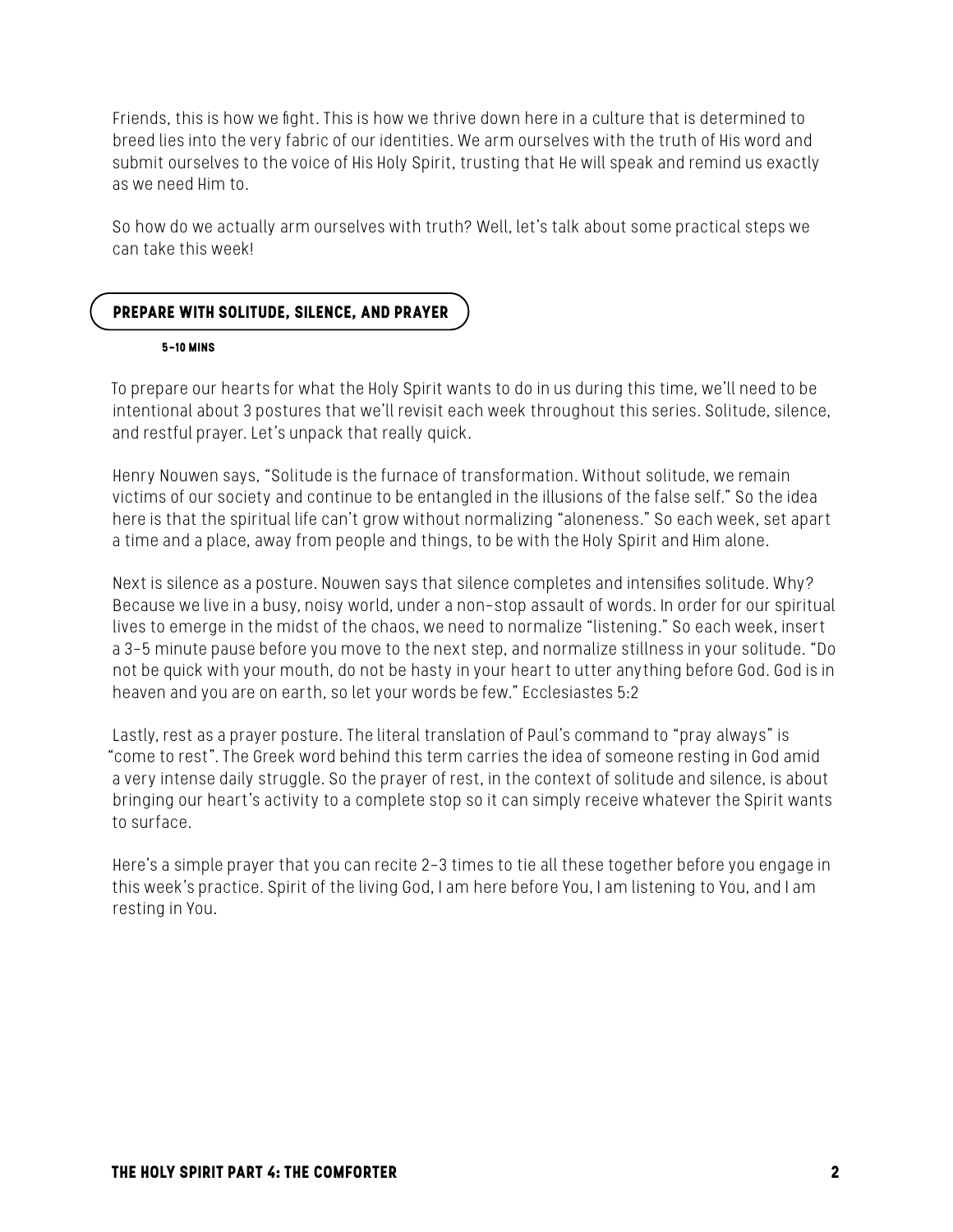**ENGAGE THE PRACTICE** 

#### **15-20 MINS**

Ok, so we've given you a posture of the heart, now we'll provide you with a practice for your learning style! Capturing truth can feel like an overwhelming undertaking, right? I mean there are so many things to know, and everyone sees it differently. But for followers of Jesus, it has always been God's intention that we'd build truth and reality directly from the scripture.

This week Pastor and author John Mark Comer and Bridgetown Church will help us with practices they've built around engaging scripture. Below you'll find 4 unique ways to engage scripture using a different learning style. Select one of them and take the time to work through the practical steps. Determine what you need to do ahead of time to be successful in your commitment. This is the nuts and bolts of the Holy Spirit reminding you of something you know!

#### **READ IT OUT LOUD**

**AUDITORY**

Before the printing press and Bible apps, the people of God would crowd together in a room with a single copy (or usually just parts) of the Scriptures, and one person would read aloud whole books or large chunks from it as everyone listened intently. In fact, there are places in the world today in which followers of Jesus still do this by necessity. You can easily join others in this age-old tradition by reading Scriptures aloud in one sitting, or even put a technological twist on it by using the YouVersion app to have the scripture read to you!

#### **1. Set aside the Time**

You'll be reading for the next 20 or so minutes, so make sure that you're in a place, position, and posture to be still, attentive, and open to God

#### **2. Pick a Passage**

There are so many passages and books of the Bible with which to try this, so pick one and go for it!

#### **3. Invite the Holy Spirit**

Take a deep breath and settle in. Invite the Holy Spirit to help you to surrender to and be formed by what you read.

#### **4. Read**

Read the entire text in one sitting aloud.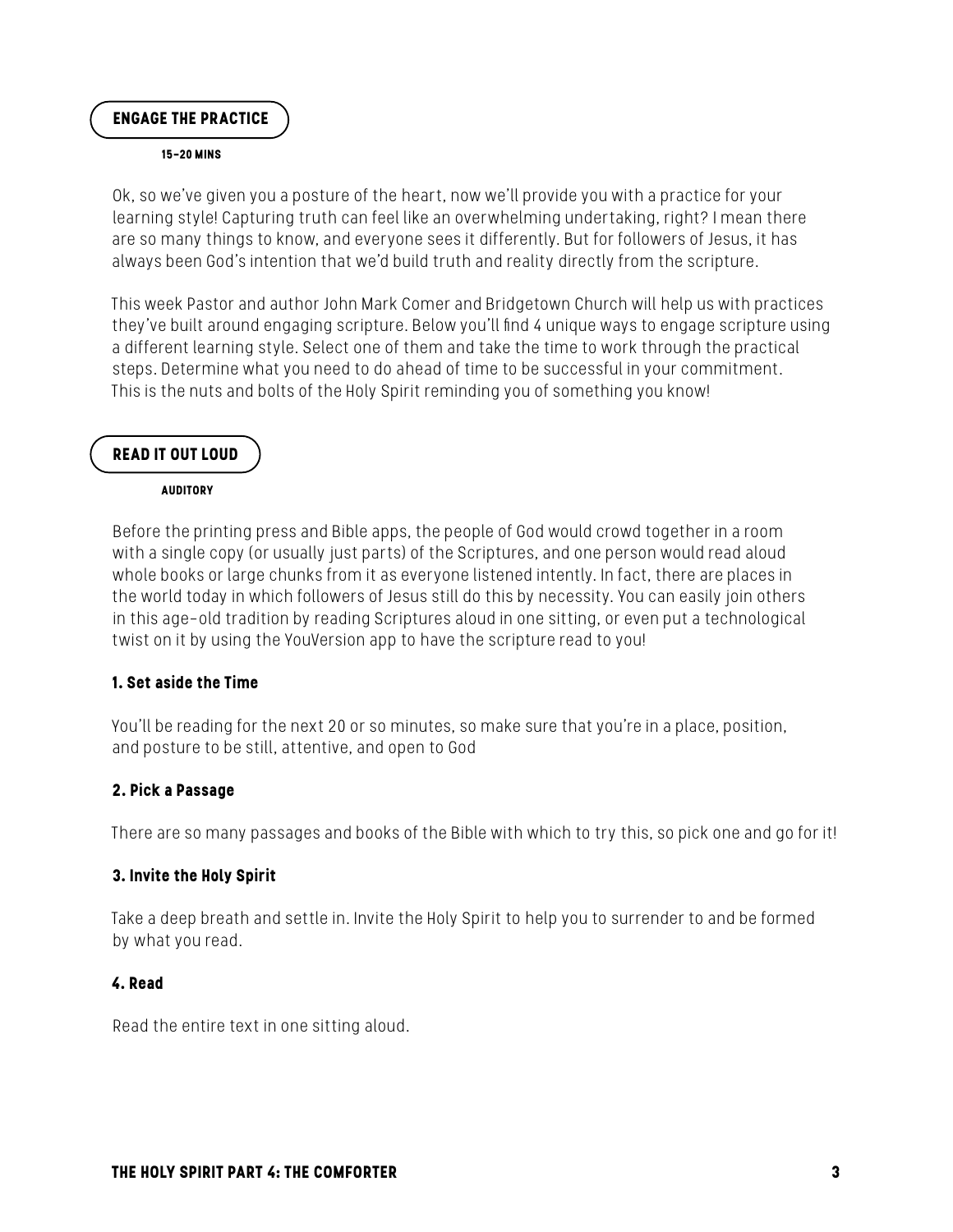#### **4. Silence & Prayer**

After the last verse is read, don't rush to the next part. Take a moment in silence and stillness, letting the words reverberate inside your mind and soul. After a bit, pray to thank God for the experience of this practice.

# **MEMORIZE IT MENTAL**

For the disciple of Jesus, some of the greatest transformation we will experience takes place amongst the thoughts in our minds. What you think about will shape what you believe and, ultimately, that will shape what you live into. This is why, in the New Testament, Paul continually tells us to renew our minds – because a renewed mind leads to a transformed life.

# **1. Index Card**

Write the verse(s) on one side of an index card and the verse reference on the other side. Carry the card around with you so you can work on memorizing in your free time.

#### **2. Record Yourself**

Try recording yourself on your phone reading the verse(s). Listen back to the recording while you're driving, working out, cleaning your house, grocery shopping, etc.

# **3. Make It Visible**

Tape the verse(s) to the bathroom mirror or to your car dashboard and work on it as you go about your day. You can also put it as your desktop or phone background. You'll honestly be surprised by how much that helps.

#### **4. Repetitive Writing**

Transcribe the verse(s) by hand. Rewrite the verse(s) over and over or use hand-lettering or other creative illustrations or pictures as a way of putting it in your mind.

#### **5. Repetitive Recitation**

Read the verse(s) out loud in 5-minute increments and repeat (while allowing some time for your mind to rest). Worked out as a discipline, this could look like: Reading/Reciting it out loud 4 times per day for a week. Then, read/recite it out loud once a week for a month. Then read/recite it once every three months for a year. And then read/recite it once every year.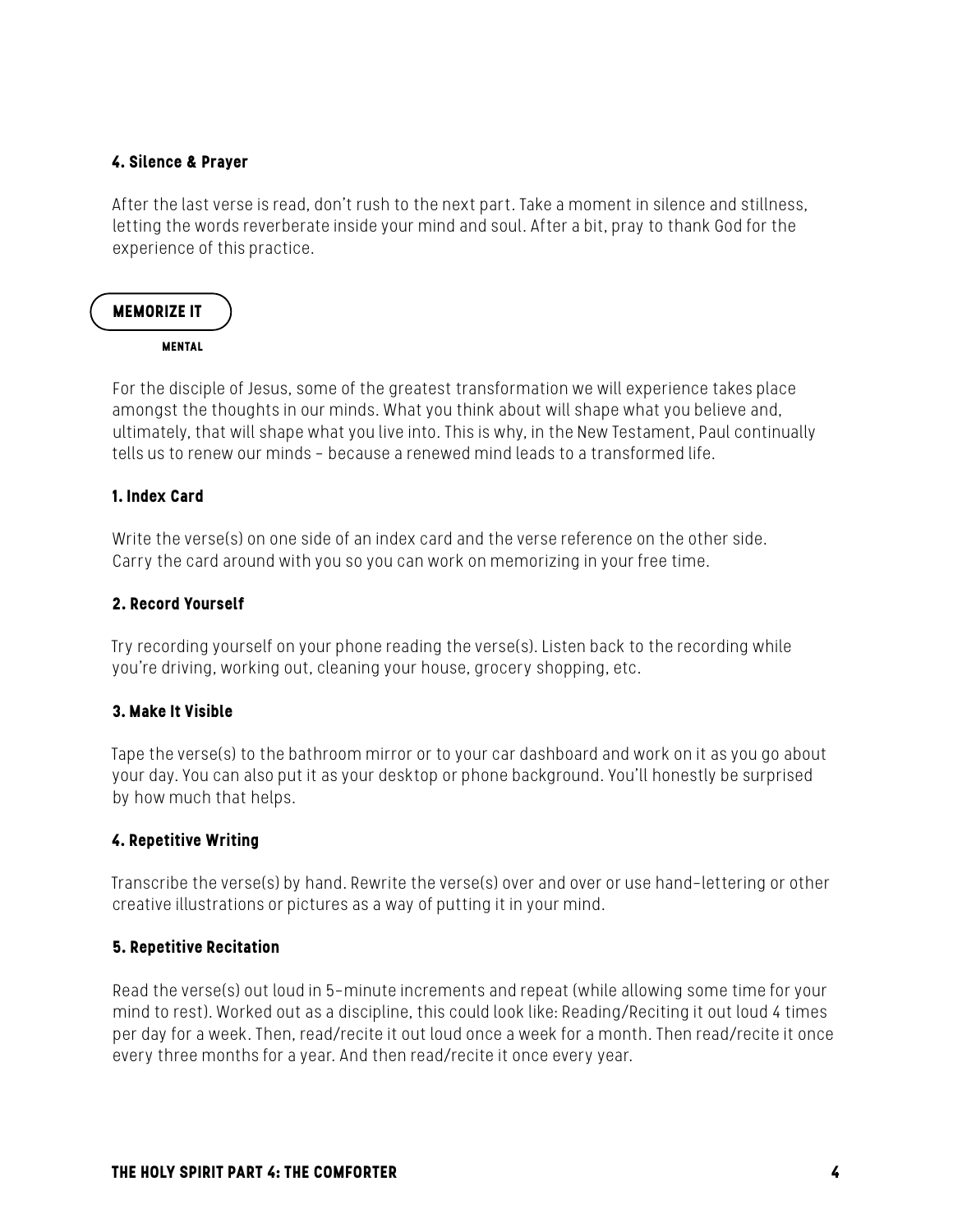### **STUDY IT IN-DEPTH**

#### **ACADEMIC**

The Bible is a book (or more accurately, a library) unlike any other. At times it is good to read slowly and out loud, savoring each word. Other times, we ought to read it in large portions, so we can encounter its broader story and plotline. In some moments, we need to linger on one simple phrase, allowing it to slowly seep into our heart. And at other times, we need to sit upright, put on our reading glasses, and study it.

#### **1. Summary Exercise**

When reading the Bible, it's easy to get lost in the weeds. For this reason, it can be helpful to stop and summarize what we've read. Read through one of the following passages or a passage of your choosing. Along the way, stop at the end of each chapter (or even each paragraph) and write down your summary of what you read in one or two sentences. Try 1 Thessalonians, James, 1 John, Matthew 5-7, or Ephesians.

#### **2. Context Exercise**

The key to understanding almost any passage of the Bible is to understand it in context. We've selected a few commonly misunderstood Bible passages. Pick a passage and spend some time reading the verses immediately before and after this passage. Then, ask the following questions: 1) What might this passage seem to mean when only read on its own? 2) How do the verses before and after this passage influence its meaning? Try Philippians 4:13, Matthew 18:20, Jeremiah 29:11, or Romans 8:28.

#### **3. Commentaries & Reference Materials**

One of the great benefits of living in our time is that we have more resources for Biblical studies than any other time in civilization. Scholars have written commentaries on books of the Bible and created easily accessible materials to increase our understanding of the Bible. One way to step into a deeper study of the Bible is to use commentaries or reference materials to assist our study of any given book, passage, or theme. Consider giving one of these study tools a try - Tony Evans Bible Study Bible & Commentary, N.T. Wright's For Everyone Series, or The Bible Project podcasts and animated films.

#### **4. Study Questions**

The Bible is a library full of many genres, written by different authors over nearly 1000 years. Yet, there are some questions that, when asked of almost any passage, can help us arrive closer at its meaning. Pick a passage of your choice and ask the following questions.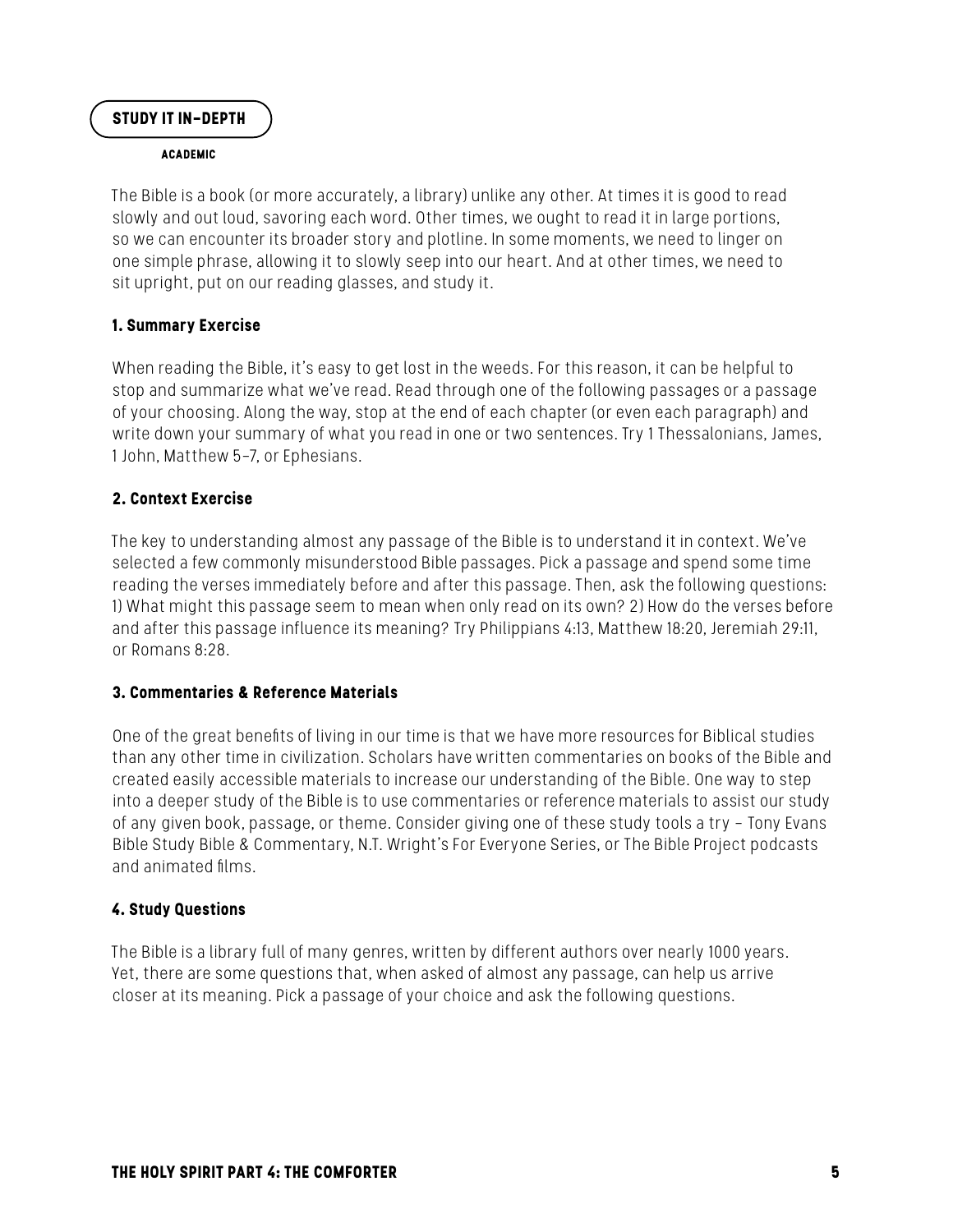- Who wrote this passage? How might their worldview influence the meaning of this passage?
- To whom were they writing, and what did they intend to communicate to that audience?
- Are there any words or ideas that I understand one way as a 21st century reader that may have been thought of differently by original readers?
- Does this passage make any allusion to some other passages in the Scriptures?
- What words or ideas are repeated?
- If I were to summarize this passage in a few sentences, how would I do that?

# **ENCOUNTER IT**

#### **EXPERIENTIAL**

We could easily get frustrated with the Bible if we approach it as an encyclopedia, reference manual, or textbook. But what if instead we approached it as a library designed for a lifetime of ongoing meditation? Lectio Divina helps with that because it doesn't set the focus on learning, it sets the focus on meeting God in the Scriptures. The Scriptures lead the reader into further intimacy with God as they move slowly, carefully, and repeatedly through the text. The practice consists of five distinct movements:

#### **1. Prepare to meet with God**

Turn your phone off and leave it in another room. Situate yourself comfortably in a quiet, solitary place. Calm your body and quiet your mind before God as you work to prepare your heart to receive what God has spoken through the text and to respond accordingly. Finally, invite the Holy Spirit to guide your thinking and feeling as you read.

# **2. Read** (lectio)

Read the passage slowly and carefully. Take your time. As you move through the text, pay close attention to what words and ideas draw your attention in unique ways. When your focus is drawn to a particular word or thought, pause momentarily to reflect on them.

# **3. Reflect** (mediatio)

Upon completing the passage, return to the beginning and read again. On your second journey through the text, allow the text to connect with you personally. Which words or phrases assume a particular resonance in your heart, your season of life, your person in this moment? Ask, "What do I need to know, or be, or do in light of the text? What does this mean for my life today?"